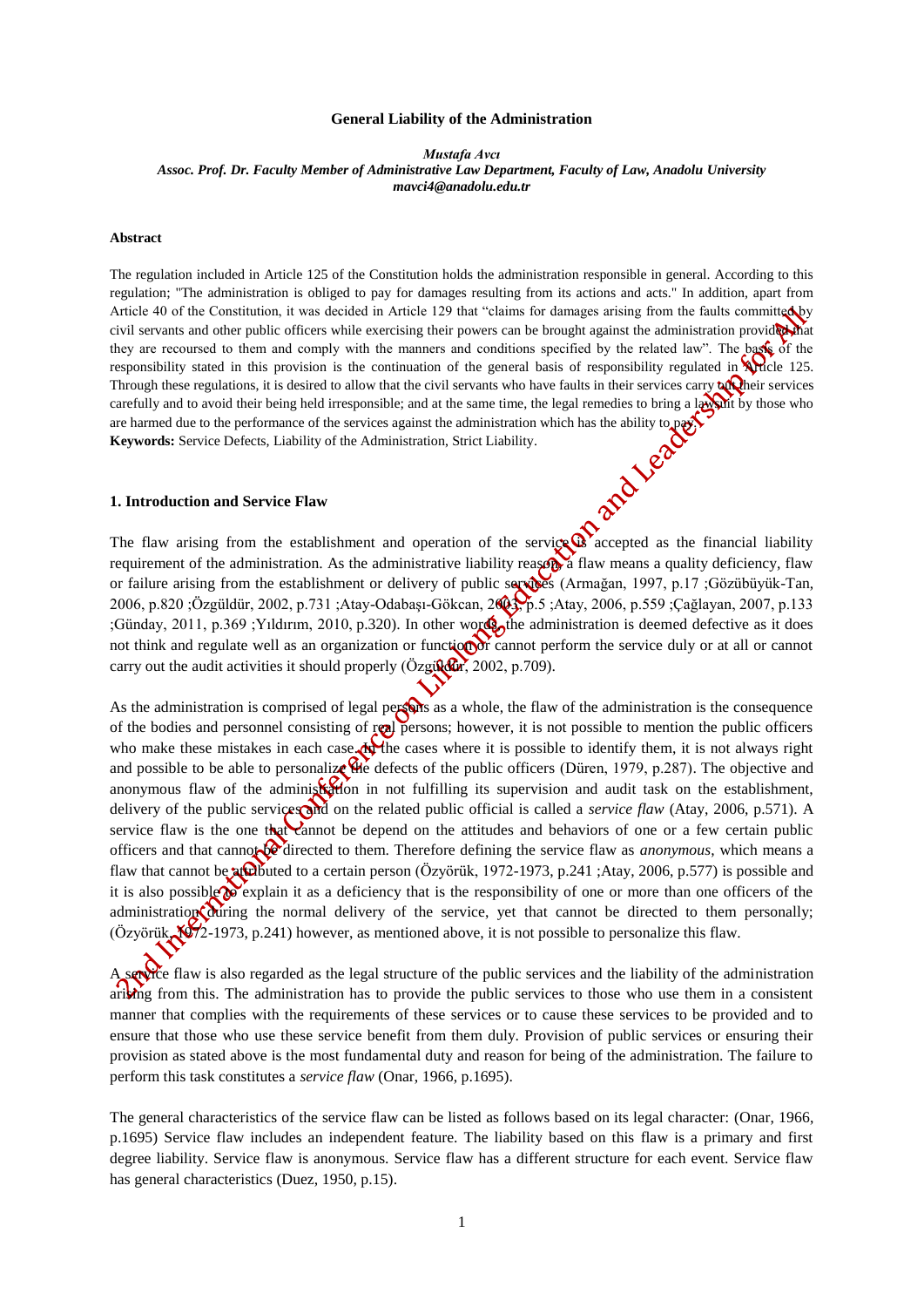The flaw that results in the personal liability of a public official due to an activity which is not related to the duty is called *an absolute personal flaw* and it requires the liability of the public official in judicial courts in accordance with the rules of private law (Günday, 2011, p.374 ;Gözübüyük-Tan, 2006, p.809).

#### **2. Cases Considered as Service Defects**

In the administrative law doctrine and court case-laws, the cases considered to be a service flaw include poor delivery, unsatisfactory, late or non-delivery of a service in general (Gözübüyük-Tan, 2006, p.821 ;Atay, 2006, p.579 ;Çağlayan, 2007, p.133).

#### **Poor or Unsatisfactory Delivery of a Service**

The places of administrative jurisdiction, mainly the Council of State, assumes the poor or unsersfactory delivery of a service as a service flaw and decides on the liability of the administration and the compensation of the damage (Yayla, 2009, p.362 ;Gözübüyük-Tan, 2006, p.821 ;Atay, 2006, p.580 ;Özgüldür, 2002, p.735-736). Poor or unsatisfactory delivery of a service can be in the form of an administrative action or may arise in the form of an administrative procedure. To mention briefly, what is meant by poor or unsatisfactory delivery of a service is the activities and actions of the administration that can constitute a flaw.

There are countless decisions taken by the 10th Law Chamber of the Council  $\sum Y$  State that can be shown as an example to the service flaw that has resulted from the poor or unsatisfactory delivery of a service: "...The damage that has arisen from the delivery of a health care service carried out by the defendant administration should be compensated by the administration that performs the set  $\frac{1}{2}$  defectively in the case of losing the healthy left eye of the patient due to the anesthesia infection that was acquired during the eye surgery done in the ......hospital..."(10th law chamber of the council of state, decision date:22.11.1999 docket:1998/190 decision:1999/6198), "The damage incurred by the plaintiff due to the poor delivery of the service during the transport of the blood sample received from the relatives of the plaintiff after the birth to the related health care unit and during the testing stages should be compensated by the administration..."(10th law chamber of the council of state, decision date:20.10.2006 docket: 2003/3146 decision: 2006/5850), "The administration has a service flaw and the liability to damage in the case of amputating the patient's arm who was hospitalized in a state hospital for receiving a fractured for treatment and whose arm became gangrenous due to a defective injection…"(10th law chamber of the council of state, decision date:16.01.1985 docket: 1982/2908 decision:1985/26), "The damage incurred by the concerned person due to his/her amputated leg as a result of the poor treatment and care after the surgery should be compensated by the administration that performed a defective service..."(10th law chamber of the council of state, decision date:09.12.1992 docket: 1992/184 decision:1992/4321), "The administration has a gross negligence and the liability for damage in the death case that happened as a result of not taking the effective measures against the infection-associated shock..."(10th law chamber of the council of state, decision date:01.06.1994 docket: 1993/363 decision:1994/2502), "The administration has a gross negligence and the liability for damage in the death case that happened as a result of giving carbor dioxide instead of oxygen during the surgery in a university hospital..."(10th law chamber of the council of state, decision date:03.05.1995 docket: 1994/3258 decision:1995/2379), "The damage arisen from the death case resulting from giving the wrong serum during the tonsillectomy performed in the university hospital of the administration should be compensated by the administration..."(10th law chamber of the council of state, decision date:13.11.1996 docket: 1996/1091 decision:1996/7530), "The damage arisen from the death that occurred due to the insufficient medical intervention during the time when the plaintiffs' relative stayed in the hospital to which he/she was brought injured patient should be compensated by the administration..."(10th law chamber of the council of state, decision date:09.11.1999 docket: 1997/4839 decision:1999/5475), "The moral damage incurred by the plaintiff who was attempted to be raped by somebody who was wearing a doctor costume while she was under treatment should be compensated by the administration that has a service flaw…"(10th law chamber of the council of state, decision date:09.02.2000 docket:1998/4977 decision:2000/380), "The defendant administration has a service flaw in the plaintiff's becoming permanently disabled after falling down into the well by stepping on a banana peel, who is also doing his/her specialty in the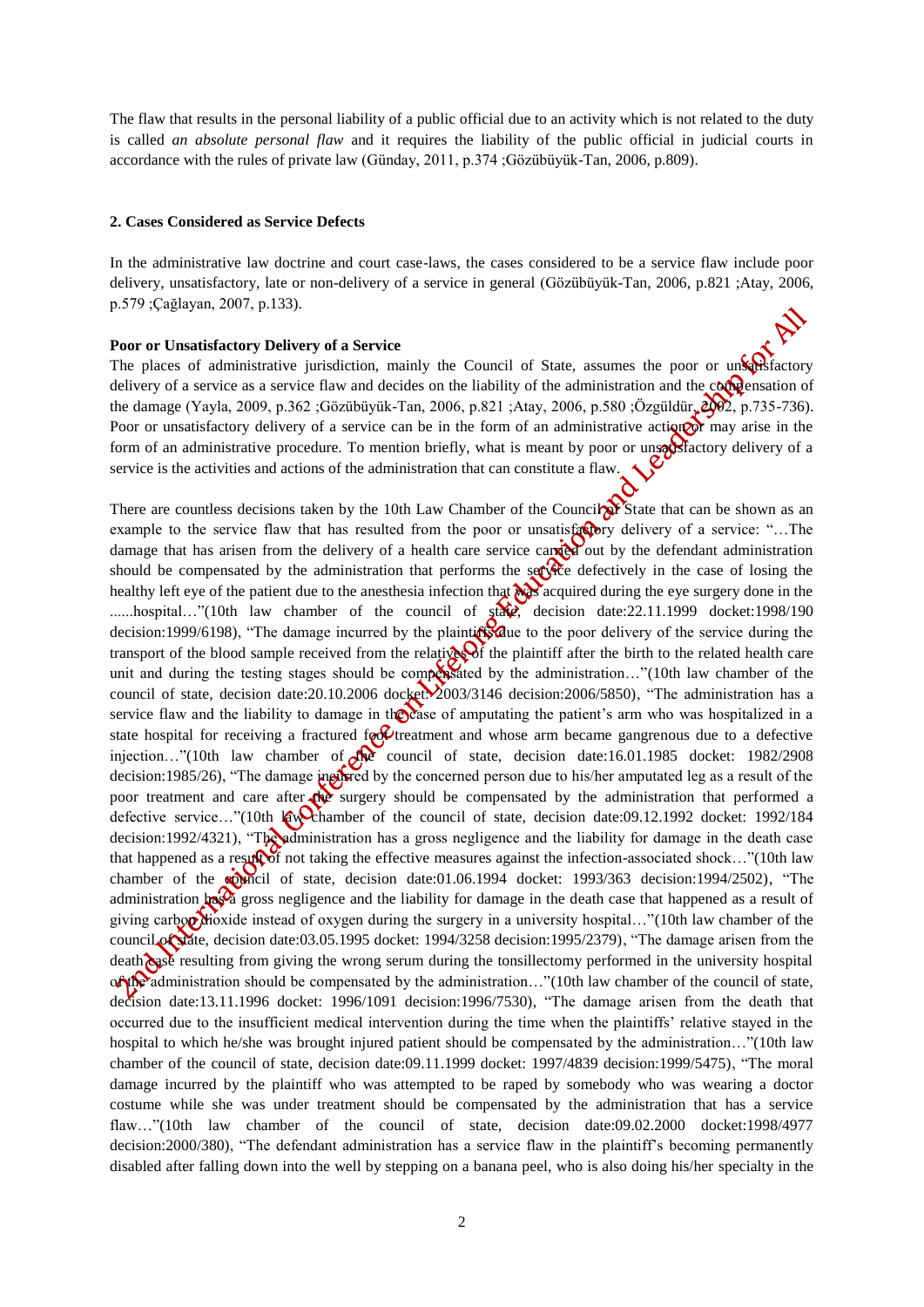cardiology department of the faculty of medicine…"(10th law chamber of the council of state, decision date:20.10.2006 docket:2003/4153 decision:2006/5848).

#### **Late or Slow Delivery of a Service**

Late or slow service delivery is a service flaw that requires a liability as it is not enough to perform a service regularly and lawfully, the administration must perform its activities and services on a timely basis and in the necessary speed so that the administration can be considered to have fulfilled its duty (Armağan, 1997, p.30). Either in taking decisions and precautions or in their implementation, actions must be taken within the period of time required by the legislation and terms and conditions. Otherwise, the administration is obliged to compensate the damages arisen from the delay is due to the service flaw (Duran, 1974, p.12).

It is not possible to set a certain rule on the late or slow service delivery. Whether such a situation exists or not can be considered based on the aspects of the case. Indeed, the Council of State determines in the **decisions** it takes whether the administration has any defects considering the nature of the case. It should be  $\mathbb{Q}$  noted that although the time within which the service should be performed is regulated by the legislation, it can be concluded that the *service is delayed* in case the time foreseen by the legislation  $\otimes$  exceeded by the administration without excuse. It is stated that in case the time within which the services are performed is not determined by a rule, a *reasonable and normal* time should pass to allow the administration to take action based on the nature and requirements of the service (12th law chamber of the council of  $\mathbf{\hat{C}}$  decision date:18.11.1970 docket:1969/957 decision:1970/2040). For example, in the cases such as performing the surgical intervention in a patient with appendicitis later than the reasonable period of time  $(12th)$  w chamber of the council of state, decision date:25.12.1968 docket:1967/788 decision:1968/2448 in Esin, 1973, p.46), the administration is held responsible for the material and moral damages arising from the late  $\det$ 

In a decision taken by the 1st Law Chamber of the Council of State on the *late delivery of the service* and including important determinations, it is stated that: "In the last paragraph of Article 125 of the Constitution; it is concluded that the administration is obliged to compensate the damage arising from its actions and transactions. One of the theories that require holding the administration liable for the damages arising from the execution of the public services is the service flaw. Overall, a service flaw is the failure and disorder in the establishment and operation of a public service. In case the administration performs an inappropriate, a poor activity, a defective behavior, or the administration does not dever a service properly, have adequate facilities, causes damages by not exercising the authority it has to exercise and not taking any actions, causes a delay not deemed ordinary in the delivery of public services and does not act rapidly as required by the task, it should be accepted that the administration has delivered a defective service. It is clear that the administration has to provide the tools and facilities required to provide *services and to take the sufficient measures on a timely basis.* ...It is understood that the damages in dispute have arisen due to the *late or poor delivery of the service*..."(1st law chamber of the council of state, decision date:12.7.1995 docket:1994/7359 decision:1995/3559).

# **Non-delivery of a Service**

Non-delivery of a service appears to be a situation that leads to a service flaw made by the administration. This notion can be used in a sense that the administration is obliged to compensate the damages arising from the nonperformance of any actions and/or acts the administration should perform in relation to the provision of the service (Armağan, 1997, p.39 ;Atay, 2006, p.583).

In order to mention non-delivery of a service or in other words non-performance of an administrative activity, the administration should be assigned with the execution of this service at first. It is not possible to hold the administration liable due to non-performance of a public service that does not fall under the liability of the administration in accordance with the legislation or administrative function.

In accordance with the Civil Procedure Law (Art.  $2/2$ ), the administrative jurisdiction authority is limited to the audit of compliance of the administrative actions and transactions with law. The administrative jurisdictions cannot perform a legality audit or cannot take judicial decisions in the nature of an administrative action and transaction or in a manner that would eliminate the discretionary power of the administration. However, the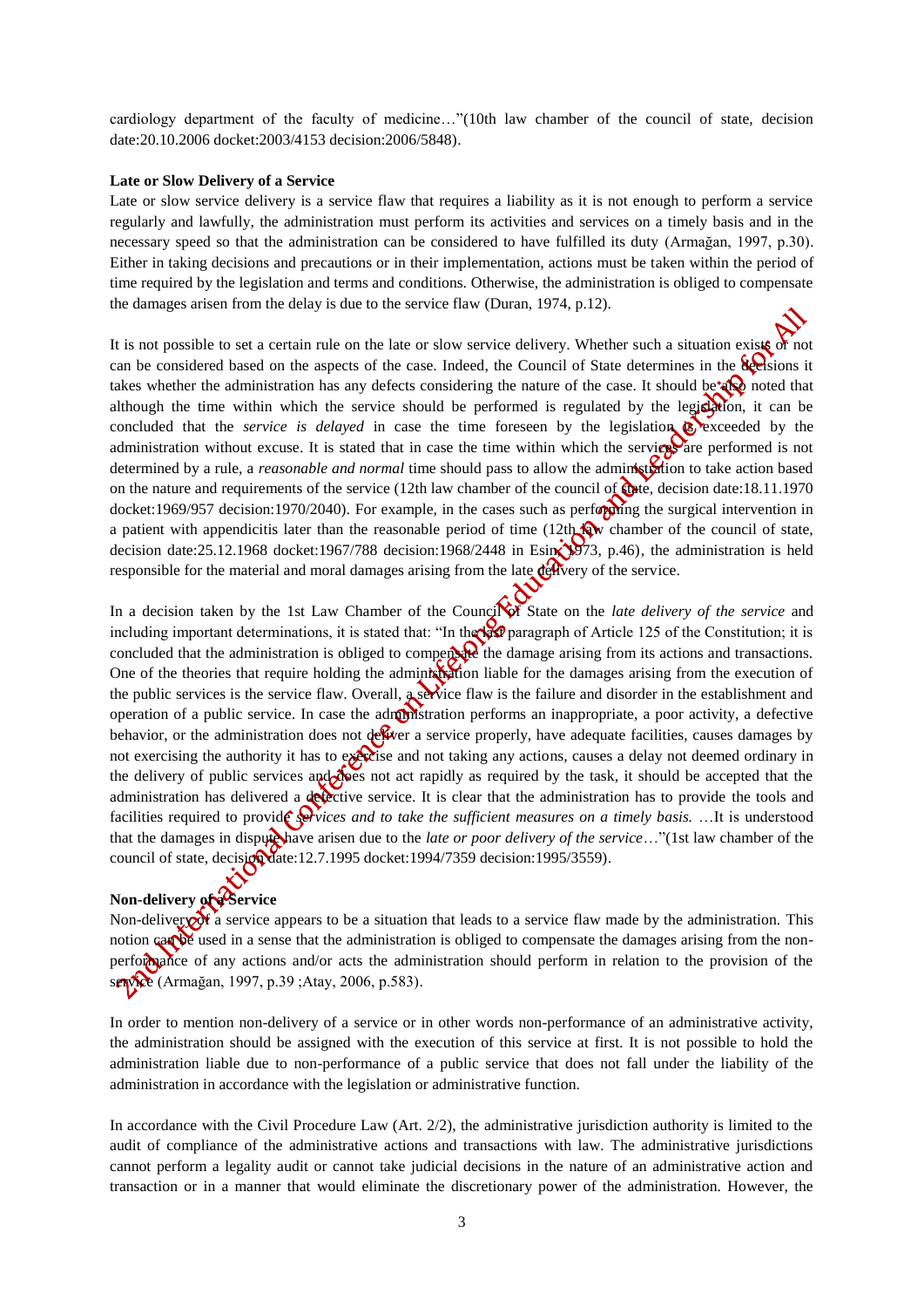discretionary power of the administration is not unlimited. The discretionary power vested in the administration cannot be interpreted as that the administration can act arbitrarily. The discretionary power vested in the administration is not a privilege either. On the other hand, the discretionary power is a power vested in the administration to allow for the operation of services. Indeed, the Council of State states that the discretionary power of the administration should be exercised in accordance with public interest and service requirements and audits the discretionary power as to whether this is exercised in line with the conditions or not (Atay, 2006, p.583 ;Yayla, 1964, p.201-202 ;Alan, 1982, p.33 ;Sağlam, 1999, p.32).

The administrative jurisdictions cannot place an order and instruction to the administration directly to enable the administration to take action; however, they can hold the administration liable for the consequences of not taking any action in case that the administration has to take action due to public interest and service requirements  $\mathbf{e}$ within the scope of the non-discretionary or discretionary power. In case a condition is stipulated for the administration to take action in the delivery of the service and the court assumes that this condition has been fulfilled, the administration may be held liable to compensate the damages that occur.

It should be noted that the administration cannot refrain from performing the activities and correct assigned by law due to the lack of financial and technical capabilities or lack or insufficiency of organization and it cannot get rid of liability for these reasons (Duran, 1974, p.33).

The 8th and 10th Law Chambers of the Council of State have taken decisions that can be set as an example for the *non-delivery of a service*. Public administrations are liable for performing the public services properly and constantly check the functioning of these services and take the necessary measures during the execution. The fact that the administration has provided late or unsatisfactory or poor  $\zeta$ . The services by not fulfilling this liability and therefore caused damages encumbers the administration with the *obligation* to compensate the damages that have occurred. It is one of the established principles of law that the chamages arising from service defects need to be compensated by the administration…"(8st law chamber of the council of state, decision date:26.01.1983 docket:1982/2490 decision:1983/120), "In the case where a person who was taken to a state hospital due to an injury he got in a knife attack and died of internal bleeding in a day after he was sent home by the doctor examining him instead of hospitalizing him claiming that he did not have any death risk, the administration which was understood not to perform the necessary examination and treatment in the state hospital has a service flaw…"(10th law chamber of the *council* of state, decision date:11.05.1983 docket:1982/2483 decision:1983/1106).

## **3. Cases Considered to be Personal Defects**

In general, *a personal follow* means that a public official must be held liable directly instead of the administration legal personality, for any defective action which happens while the administration performs its functions and due to the fact that in delivers public services or which has no relations with the administration function or the service it is assigned to perform and the defective action should be attributed to the public official himself/herself (Gözler, 2003, p.1045 ;Çağlayan, 2007, p.130 ;Atay, 2006, p.584-585 ;Akyılmaz, 2004, p.90-91).

If the defective action arises anonymously and non-personally rather than being attributed to one or a few public officers, the flaw is considered to be in the service, in other words the defective action has arisen from the suspension of the service and the failure in its functioning and the administration is assumed to be liable (Başgil, 1940, p.29).

With regard to the cases considered to arise from personal defects, the following very important determinations can be made: *Non-service flaw:* If a damage has arisen from a behavior of a public official which is out of the scope of service and does not have any ties with the service, this defective approach and behavior of the public official constitute the *absolute personal flaw* (Gözübüyük-Tan, 2006, p.809). The claims to be filed accordingly are settled in the judicial jurisdiction and provisions of private law apply. There is no hesitation in this regard (Güran, 1979, p.55-62). *In-service or service-related flaw:* The fact that the approach and behavior of the public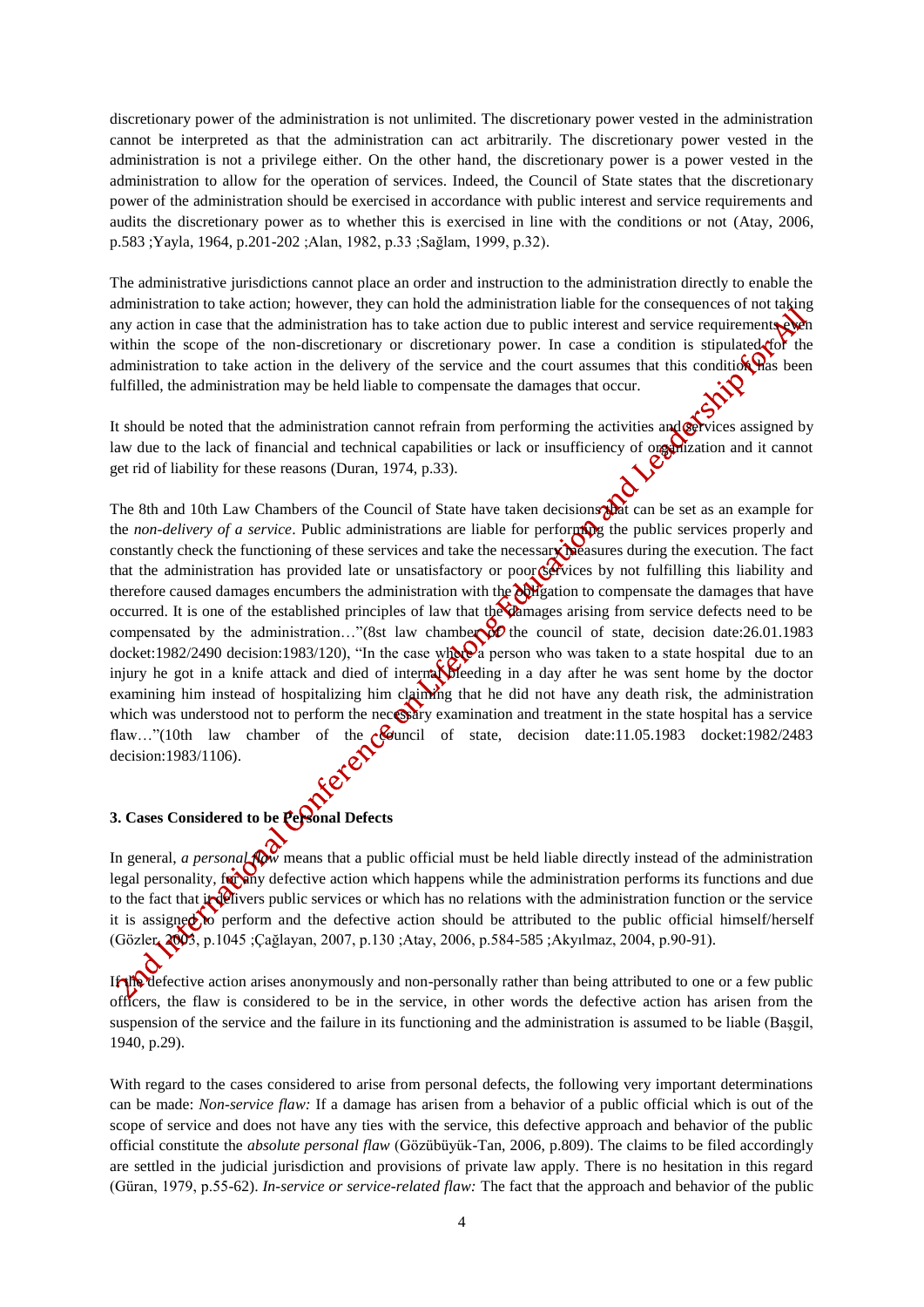official within or regarding the service constitute a crime, the public official does not apply the clear legislative provision deliberately or applies it wrong or commits a serious flaw while delivering the service or hurts people with malicious intentions such as enmity, political grudge, etc. are considered to be *in-service personal defects*. An in-service personal flaw of the public official does not constitute a personal flaw that eliminates the responsibility of the administration. This is because the public official is employed by the administration and the fact that the administration does not perform the supervision and audit task on the public official it has employed constitutes a service flaw (Günday, 2011, p.376). In addition, the liability of the administration does not disappear to prevent the person who has incurred damages due to the in-service personal flaw of the public official from losing his/her right in case the public official does not have financial capacity (Giritli-Bilgen-Akgüner, 2006, p.656 ;Özgüldür, 2002, p.753). Indeed, the Constitution regulated that the administration is liable in case of in-service personal defects.

The distinction between a service flaw and an in-service personal flaw of public officers has lost its  $\sum_{n=1}^{\infty}$ in terms of the damage given to individuals. The regulations brought by the Constitution and the  $\mathbb{Q}$ il Servants Law and the approaches of the Council of State and the Court of Jurisdictional Disputes became effective in losing the importance of the distinction between a service flaw and an in-service personal  $f(x)$  of public officers (Armağan, 1997, p.84). In accordance with 10th Law Chamber of the Council of State, the availability of inservice personal defects of public officers does not eliminate the liability of the administration (10th law chamber of the council of state. decision date:20.10.1999. docket:1997/721 decision:1999/5266). The Court of Jurisdictional Disputes also stated in its decisions that the administrative jurisdictions are assigned in the claims that include a service flaw or an in-service personal flaws of public officers (Court of jurisdictional disputes decision date:04.04.1997 docket:1997/16 decision:1997/15 official gazette, date and number:18.05.1997/22993 ;Court of jurisdictional disputes decision date:15.11.1993 docket:1993/42 decision:1993/41 official gazette, date and number:15.12.1993/21789).

#### **Intertwinement of Service Flaw and Personal Flaw**

As mentioned before, the availability of the situations  $\partial x$  expected as in-service personal flaws cannot eliminate the service flaw and the liability of the administration (Günday, 2011, p.376 ;Özgüldür, 2002, p.758). This is because the administration has selected the public official causing a personal flaw. In addition, the administration has a supervision and audit task on the public official. After all, the administration has to train its own officer. Therefore, the personal defective behaviors of the public service while delivering service show that the administration cannot fulfill its duties sufficiently. Hence, the administration is also liable despite the personal flaw of the public official in delivering a service.

A service flaw actually arises from the actions of the public officials carrying out the service as in the personal flaw committed by public officials in the service. This distinction can be important in terms of whether the cost of the damage that the administration has to pay due to the defective activity is recoursed to the public official who has caused the *flaw*. In addition, Article 129 of the 1982 Constitution states that "claims for damages arising from the flaws committed by civil servants and other public officers while exercising their powers can be brought against the administration provided that they are recoursed to them and comply with the manners and conditions specified by the related law". In this provision of the Constitution, as the flaws committed by civil servants and other public officers *while exercising their powers* are mentioned, it is concluded that claims can be filed only against the administration for the damages caused by the flaws committed by public officers while they exercise their powers and no claims can be filed against public officers. To mention briefly, claims for damages can be filed only against the administration as in the case of service flaws in terms of the *personal flaws that do not fall under the absolute personal flaws* of public officers (Yayla, 2009, p.357). In this case, if the administration is sentenced to pay compensation as a result of such a case, it is entitled to recourse it to the concerned public official (Günday, 2011, p.377 ;Giritli-Bilgen-Akgüner, 2006, p.656). It should be noted that the administration should recourse the compensation of the damage it has paid to the public official who has caused the damage with his/her action *in case of the cases that can be regarded as personal flaws in the service such as intention or severe negligence*.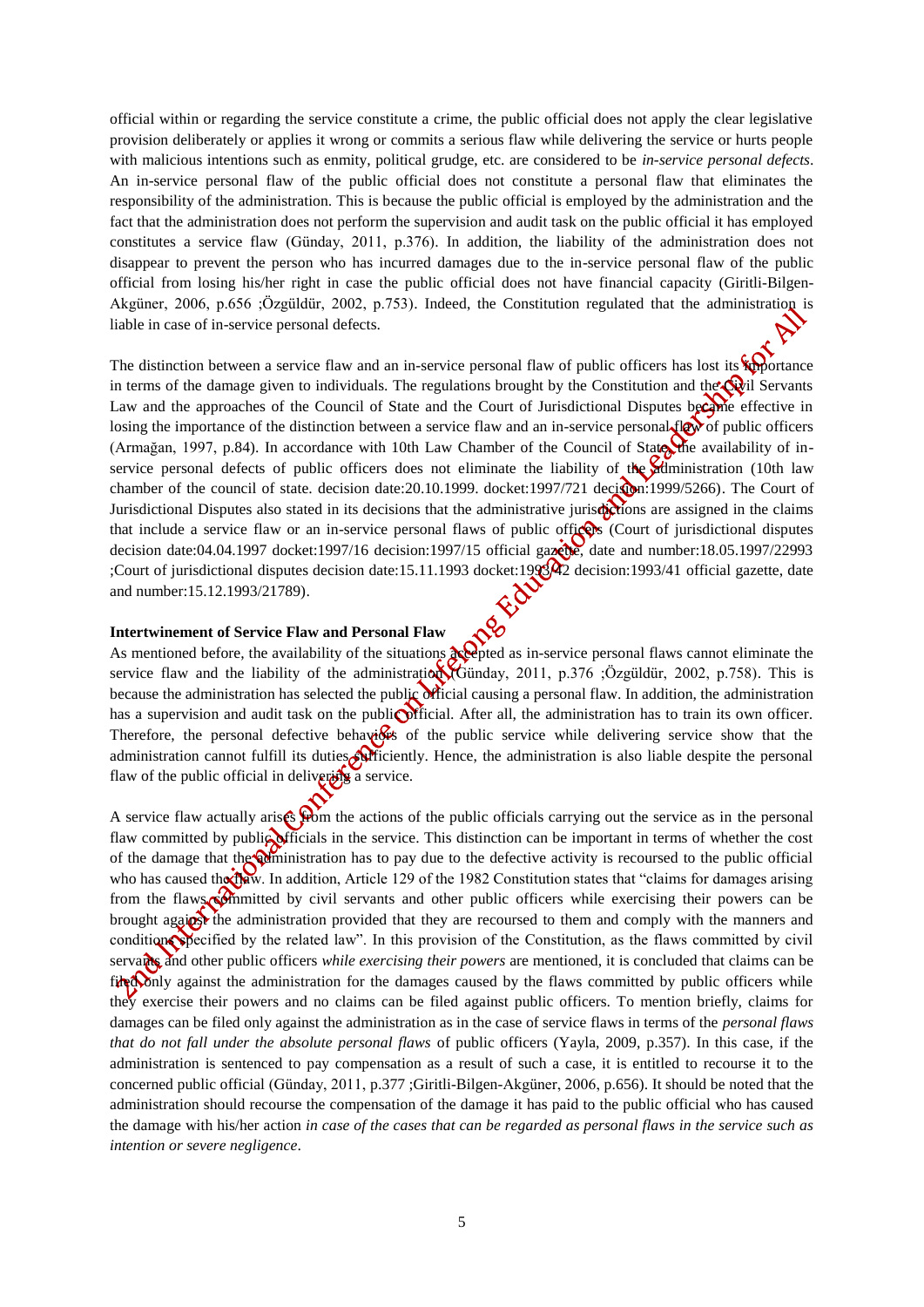#### **4. Strict Liability**

While the basis of holding the administration financially liable is the principle of service flaw, this basis has become inadequate with the increase in the services undertaken by the administration and with their becoming complex. In particular, when the administration started to undertake new services upon the development of the social state principle, the probability of damaging people by the administration has increased as well. Accordingly, in case of only a causal link between an administrative action and damage, it is accepted that the administration is liable without seeking a requirement for flaw (Akyılmaz, 2004, p.91 ;Atay, 2006, p.586 ;Çağlayan, 2007, p.175). The 10th Law Chamber of the Council of State has taken the following decision on the strict liability of the administration: "In determining the liability for damage of the administration, the principle of service flaw should be investigated and in case no flaw is identified, it should be determined whether the principle of strict liability can be applied in the case or not.." (10th law chamber of the council of state, decision date:15.10.1996 docket:1995/482 decision:1996/5981). As can be seen in this decision, the first  $\frac{1}{28}$  of the financial liability of the administration is service flaw again. Holding the administration liable with  $\mathbf{Q}$  seeking a requirement for flaw only depends on the nature of the concrete case and the realization of the principle of strict liability.

The strict liability cases of the administration seem to be based on two main principles  $\overrightarrow{g}$ though they are exposed to various classifications by the doctrine: The principle of hazard (risk), the principle of balancing of sacrifices (principle of equality before public burdens) (Akyılmaz, 2004, p.91 ;Yıldırım, 2010, p.330 ;Gözler, 2003, p.1071<br>
;Özgüldür, 2002, p.720).<br>
5. Principle of Hazard (Risk) ;Özgüldür, 2002, p.720).

## **5. Principle of Hazard (Risk)**

If an administrative activity or equipment of the administration that has a high risk of creating hazard and is technically complex, and therefore, always may lead to always the reason of which cannot be always identified causes any damage, the damage should be compensated by the administration without stipulating a requirement for flaw. Even if the administration has taken all kinds of due diligence to prevent the hazard, it cannot be excluded liability. The principle of hazard in administrative law is applied in the following cases: (Günday, 2011, p.379-380 ;Çağlayan, 2007, p.255) *Hazardous activities or equipment of the administration:* Some of the activities performed or equipment used  $\mathbf{S}$  the administration include a certain level of hazard due to their nature or structure. If such activities or equipment cause damage, the administration has to pay for this damage even if it does not have any flaws in it. *Occupational risk:* It is the form of application of the principle of hazard in the field of occupational accidents. According to this principle, if a person working in a public service incurs damage due to his/her occupation, this damage is accepted as the inevitable hazard of the service or in other terms, of the occupation and the damage arising for this reason is compensated by the administration even if it does not have any **flaws** in this case (Gözler, 2003, p.1102 ; Çağlayan, 2007, p.286).

## **Principle of Balancing of Sacrifices (Principle of Equality before Public Burdens)**

In accordance with the principle of balancing of sacrifices, some people are damaged as a result of any activity that the administration is involved in with the idea of *public interest;* this damage needs to be compensated by the administration even if it does not have any flaws in this case. This principle aims to balance the decreases in the private interests of private interest holders due to an activity performed for public interests, in other words, in the sacrifices they have to make due to the stated activity by compensation. The most obvious area of application of the principle of balancing of sacrifices is expropriation. However, a very extensive area of application has arisen with the judicial case-laws (Gözler, 2003, p.1141 ;Çağlayan, 2007, p.340 ;Atay, 2006, p.594-595 ;Özgüldür, 2002, p.745).

## **Conditions of Liability and Elimination or Limitation of Liability Conditions of Liability**

As a rule, in order for the administration to have either defect liability or strict liability, there must be a causal relation between the administrative action and the damage (Günday, 2011, p.381 ;Çağlayan, 2007, p.304).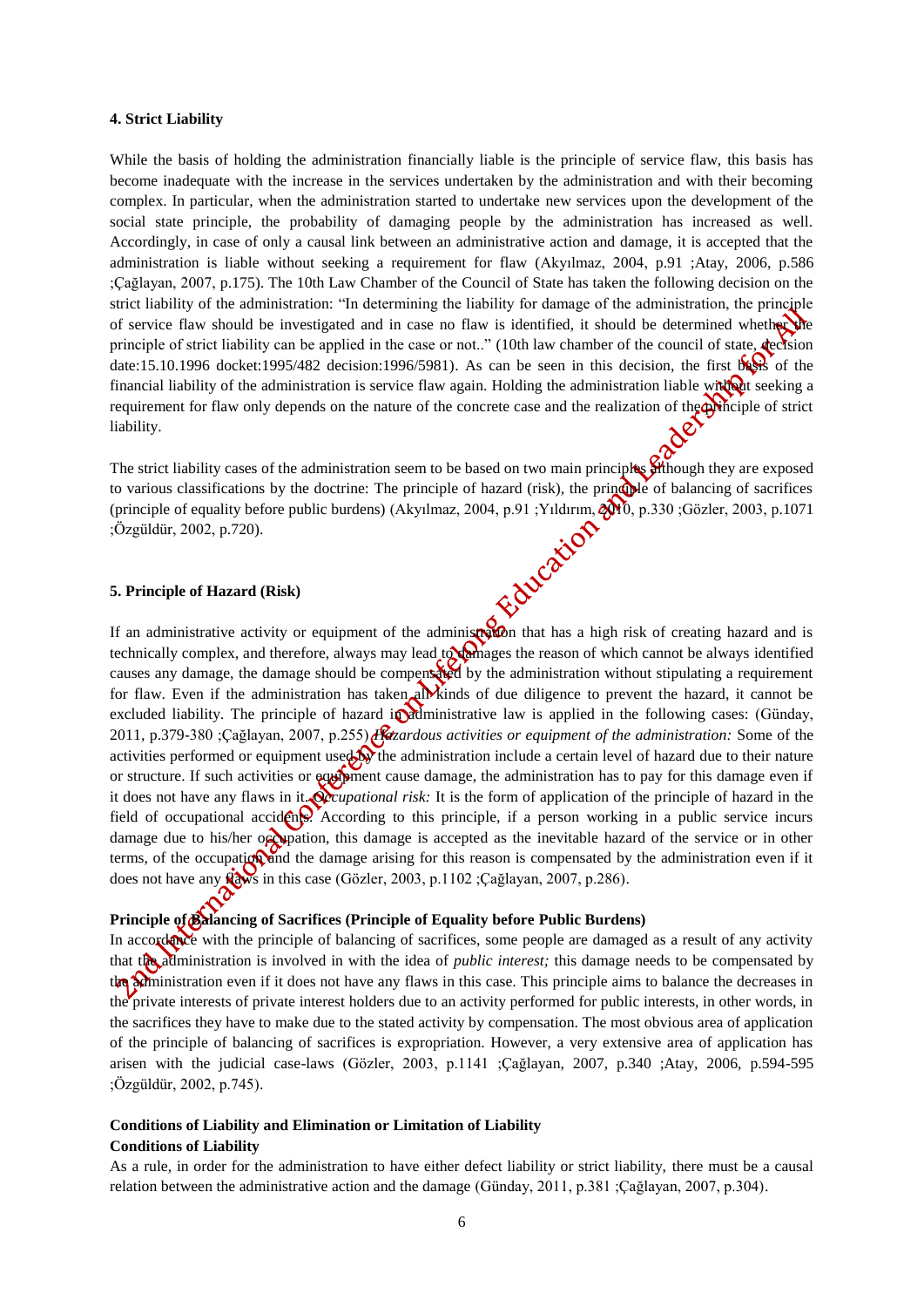First of all, an administrative action must be available in order to hold the administration liable. This can be in the form of an administrative procedure or an administrative action initiated to implement an administrative procedure or not based on any administrative procedure. In addition, the administrative behavior that causes damage can be executory or negligent. The second condition of being able to hold the administration liable is that the administrative action has caused any damage. This damage can be material and moral. The damage that will lead to the liability of the administration must be definitive and real. After all, there must be a causal link between the damage and the administrative conduct, namely a cause-and-effect relationship in order to hold the administration liable. If the damage is not a consequence of an administrative action and is an unexpected result within the normal course of events, the causal link may not be mentioned (Gözübüyük-Tan, 2006, p.849 ;Gözler, 2003, p.1172 ;Yıldırım, 2010, p.341).

#### **Elimination or Reduction of Liability**

In some cases, the causal relationship between the administrative behavior and the damage may  $\mathcal{R}$  ken or vanish due to an intervening cause. In such cases may lead to the elimination or reduction of the lightly of the administration. The situations that may lead to the elimination or reduction of the liability of the administration are in general; compelling reasons (force majeure), unexpected circumstances, the flaw of the miured person and the third person (Gözler, 2003, p.1221 ;Yayla, 1979, p.47). The availability of these situations may not necessarily lead to the elimination or reduction of the liability of the administration. Based on the nature of each concrete case in which compelling reasons (force majeure), unexpected circumstances, the flaw of the injured person and the third person exist, it should be decided as to whether the liability of the administration carries on, eliminates or reduces. The emergence of the cases that eliminate or reduce the administration's liability may not affect the strict liability of the administration if the conditions have occurred.

Compelling reasons are the events that occur outside the control of the administration, cannot be possible foreseen and avoided even with great attention and care  $\partial \mathbf{N}$  that make the execution of a public service impossible. Such as an earthquake, flood, heavy rainfall or algebraic and landslides (Yıldırım, 2010, p.341). Unexpected circumstances are the events that occur in beyond the control of the administration and that cannot be foreseen and avoided just like compelling reasons. However, compelling reasons occur out of an administrative action, while unexpected circumstances occur within the administrative action. If the damage has occurred due to the flaw of the injured, the **m**bility of the administration may be eliminated (Günday, 2011, p.384-385 ; Yıldırım, 2010, p.345). This is because the flaw of the injured might cut off the causal link between the administrative behavior and the damage. On the other hand, if the damage has increased due to the defective behavior of the injured, the administration may not be responsible for the increasing part. The decrease in the liability of the administration with be in proportion to the flaw of the injured. If the damage has occurred due to the flaw of a third person, the whility of the administration may be eliminated. If the flaw of a third person has led to the increase in the **damage**, the liability of the administration may be reduced in proportion to the reducing part (Bayındır, 2007,  $\sqrt{864}$ ). In a case on this issue, the 10th Law of Chamber decided that: "The flaw of the injured and the third person cuts off the *causality link* between the defective action of the administration and the damage; therefore, the administration does not have any liability for damage (10th law chamber of the council of state, decision date:18.09.2007 docket:2005/4493 decision:2007/4199).

# **6. Results and Recommendations**

The regulation included in Article 125 of the Constitution holds the administration responsible in general. According to this regulation; "The administration is obliged to pay for damages resulting from its actions and acts." In addition, apart from Article 40 of the Constitution, it was decided in Article 129 that "claims for damages arising from the faults committed by civil servants and other public officers while exercising their powers can be brought against the administration provided that they are recoursed to them and comply with the manners and conditions specified by the related law". The basis of the responsibility stated in this provision is the continuation of the general basis of responsibility regulated in Article 125. Through these regulations, it is desired to allow that the civil servants who have faults in their services carry out their services carefully and to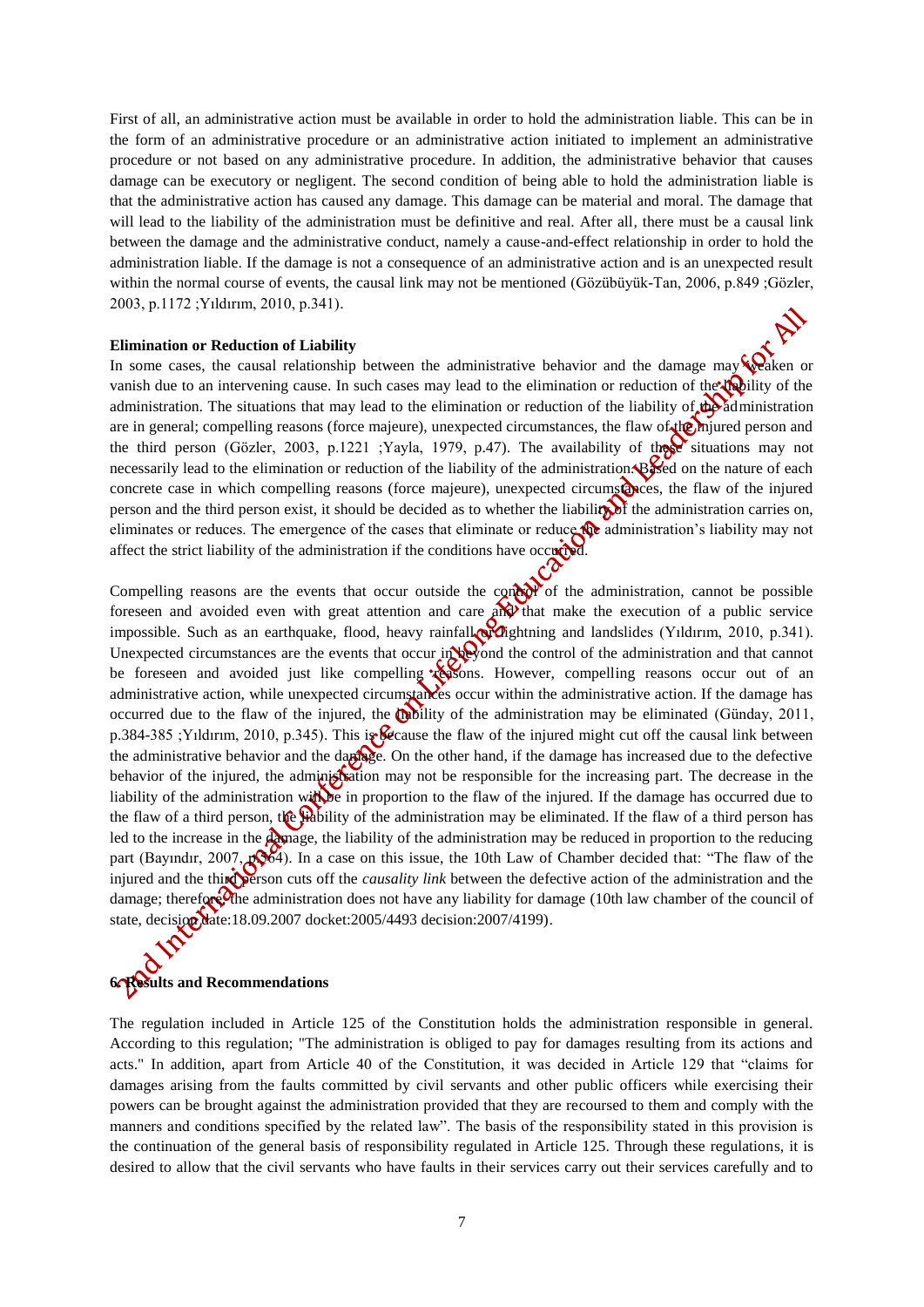avoid their being held irresponsible; and at the same time, the legal remedies to bring a lawsuit by those who are harmed due to the performance of the services against the administration which has the ability to pay.

According to the Supreme Court; "... It is not possible to say that the law-maker has an absolute discretion regarding the appointment of the administrative jurisdiction in the solution of a dispute falling within the jurisdiction of administrative courts. The resolution of a dispute that should be depending on the control of the administrative jurisdiction may be left to the judicial jurisdiction by the law-maker in case of a reasonable justification and the public interest. However, there is no public interest in leaving one part of an administrative procedure to the control of the administrative jurisdiction, while leaving the other part to the control of the judicial jurisdiction. This is because these procedures are the continuation and the application of  $\ldots$ . administrative procedure related to the exercise of public power, there is no doubt that administrative jurisdiction shall be authorized in the resolution of possible disputes... Hearing one part of the decision taken by the Administration in the administrative jurisdiction and hearing the other part in the judicial jurisdiction  $\mathbf{\hat{S}}$ integrity of the proceeding. As the procedure cannot be paused if it is an administrative one  $\frac{\partial Q}{\partial x}$  there is no justifiable reason and public interest required by the service in this regard, it would not be right to divide the administrative procedure and leave one part of it to the control of the administrative jurisdiction and the other part to the control of the judicial jurisdiction" (The Supreme Court, decision date:15.05.1997 docket:1996/72 decision:1997/51 official gazette, date and number: 01.02.2001/24305). According to this decision of the Supreme Court, the disputes arising from administrative acts and actions must be settled in the administrative jurisdiction. However, provided that there is a reasonable justification and public interest, administrative procedures and administrative actions might be audited in the judicial jurisdiction.<br>
7. References

#### **7. References**

Akyılmaz, Bahtiyar, (2004), Administrative law, Published by Sayram, Konya.

- Alan, Nuri, (1982), "Assessment of the Administrative Judiciary in Turkey Use the Presence and Discretionary Powers", Administrative Judicial Symposium on Recent Developments, Ankara.
- Armağan, Tuncay, (1997), Compensation Cases and Responsibility of the Administration, Published by Seçkin, Ankara.

Atay, Ender Ethem, (2006), Administrative Law, Published by Turhan, Ankara.

- Atay, Ender Ethem-Odabaşı, Hasan-Gökcan, Hasan Tahsin, (2003), Compensation Cases and Responsibility of the Administration Theory and Court Decisions in Light, Published by Seçkin, Ankara.
- Başgil, Ali Fuad, (1940), Issue of the Responsibility of the Administration, Dissemination of Scientific Council of the Law, İstanbul. ¢Ø
- Bayındır, M. Savaş, (2007), "Financial Liability for the Administration and Public Servants on Healthcare Services", Published by Gazi University Law Faculty, B:XI, Number:1-2, Ankara.
- Çağlayan, Ramazan, (2007), Objective Liability for the Administration, Historically, Theoretical and Practical Aspects, Published by Asil, First Edition, Ankara.
- Duez, Paul. Çev. Senil, *İbrahim, (1950), Responsibility of the Public Power, Published by Güney, Ankara.*
- Duran, Lutfi, (1974), Responsibility of Turkey Administration: Fundamental Causes and Responsibilities, Responsibility Leading Cases, Published by TODAİE, Ankara.
- Düren, Akın, (2079), Administrative Law Lessons, Ankara University Law Faculty, Published by Sevinc, Ankara.
- Esin, Yüksel, (1973), Compensation Cases Opened to the Council of State, Second Book- Responsibility of the Administration, Published by Balkanoğlu, Ankara.
- Ghith, Ismet-Bilgen, Pertev-Akgüner, Tayfun, (2006), Administrative Law, Published by Der, İstanbul.
- Gözler, Kemal, (2003), Administrative Law, B:II, Published by Ekin, Bursa.
- Gözübüyük, A. Şeref-Tan, Turgut, (2006), Administrative Law, B.I, Published by Turhan, Edition Four, Ankara.
- Günday, Metin, (2011), Administrative Law, Published by İmaj, Edition Ten, Ankara.
- Güran, Sait, (1979), "Thinking about Responsibility of the Administration and Public Servants", Journal of Public Administration, Published by TODAİE, B:12, Number:1, Ankara.
- [http://www.basbakanlik.gov.tr/http://www.danistay.gov.tr](http://www.basbakanlik.gov.tr/)[/http://www.anayasa.gov.tr/](http://www.anayasa.gov.tr/) <http://www.resmigazete.gov.tr/>
- Onar, Sıddık Sami, (1966), General Principles of Administrative Law, B:II, Published by Hak, İstanbul.
- Özgüldür, Serdar, (2002), Compensation Cases and Responsibility of the Administration, in Özay, İlhan. Transparent in Management, Published by Alfa, İstanbul.
- Özyörük, Mukbil, (1972-1973), Administrative Law Lessons, Published by Ankara University Law Faculty, Ankara.